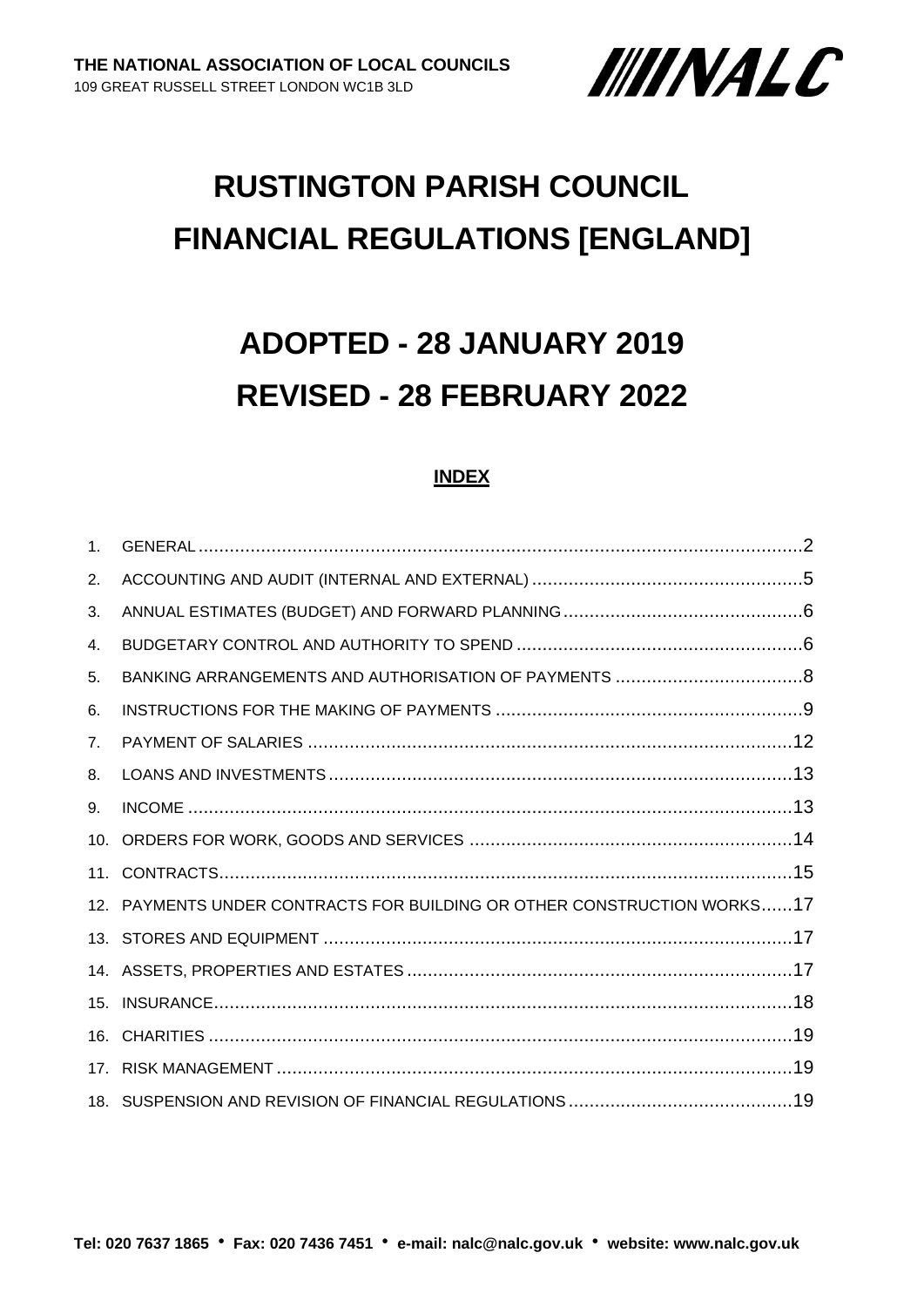# **THESE FINANCIAL REGULATIONS WERE ADOPTED BY THE COUNCIL AT ITS MEETING HELD ON 28 JANUARY 2019 AND REVISED ON 28 FEBRUARY 2022.**

#### <span id="page-1-0"></span>**1. GENERAL**

- 1.1. These Financial Regulations govern the conduct of financial management by the Council and may only be amended or varied by resolution of the Council. Financial Regulations are one of the Council's three governing policy documents providing procedural guidance for Members and Officers. Financial Regulations must be observed in conjunction with the Council's Standing Orders<sup>1</sup> and any individual Financial Regulations relating to contracts.
- 1.2. The Council is responsible in law for ensuring that its financial management is adequate and effective and that the Council has a sound system of internal control which facilitates the effective exercise of the Council's functions, including arrangements for the management of risk.
- 1.3. The Council's accounting control systems must include measures:
	- for the timely production of accounts;
	- that provide for the safe and efficient safeguarding of public money:
	- to prevent and detect inaccuracy and fraud; and
	- identifying the duties of Officers.
- 1.4. These Financial Regulations demonstrate how the Council meets these responsibilities and requirements.
- 1.5. At least once a year, prior to approving the Annual Governance Statement, the Council must review the effectiveness of its system of internal control which shall be in accordance with proper practices.
- 1.6. Deliberate or wilful breach of these Regulations by an employee may give rise to disciplinary proceedings.
- 1.7. Members of Council are expected to follow the instructions within these Regulations and not to entice employees to breach them. Failure to follow instructions within these Regulations brings the office of Councillor into disrepute.
- 1.8. The Responsible Financial Officer (RFO) holds a statutory office to be appointed by the Council.

<sup>1</sup> Model Standing Orders for Councils (2018 Edition) is available from NALC (©NALC 2018)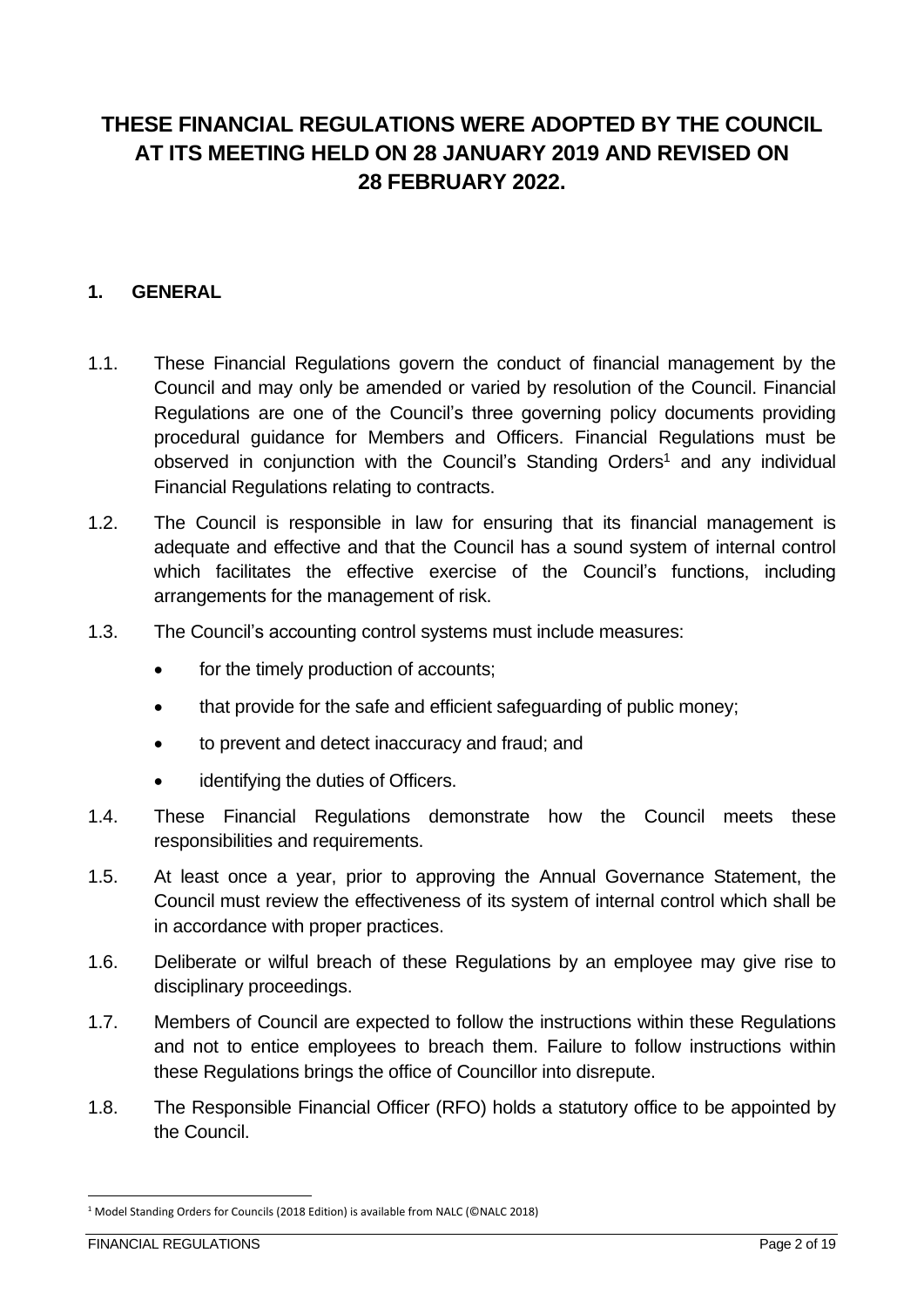- 1.9. The RFO;
	- acts under the policy direction of the Council;
	- administers the Council's financial affairs in accordance with all Acts, Regulations and proper practices;
	- determines on behalf of the Council its accounting records and accounting control systems;
	- ensures the accounting control systems are observed and maintains the accounting records of the Council are up to date in accordance with proper practices;
	- assists the Council to secure economy, efficiency and effectiveness in the use of its resources; and
	- produces financial management information as required by the Council.
- 1.10. The accounting records determined by the RFO shall be sufficient to show and explain the Council's transactions and to enable the RFO to ensure that any income and expenditure account and statement of balances, or record of receipts and payments and additional information, as the case may be, or management information prepared for the Council from time to time comply with the Accounts and Audit Regulations.
- 1.11. The accounting records determined by the RFO shall in particular contain:
	- entries from day to day of all sums of money received and expended by the Council and the matters to which the income and expenditure or receipts and payments relate;
	- a record of the assets and liabilities of the Council; and
	- wherever relevant, a record of the Council's income and expenditure in relation to claims made, or to be made, for any contribution, grant or subsidy.
- 1.12. The accounting control systems determined by the RFO shall include:
	- procedures to ensure that the financial transactions of the Council are recorded as soon as reasonably practicable and as accurately as possible;
	- procedures to enable the prevention and detection of inaccuracies and fraud and the ability to reconstruct any lost records;
	- identification of the duties of Officers dealing with financial transactions and division of responsibilities of those Officers in relation to significant transactions;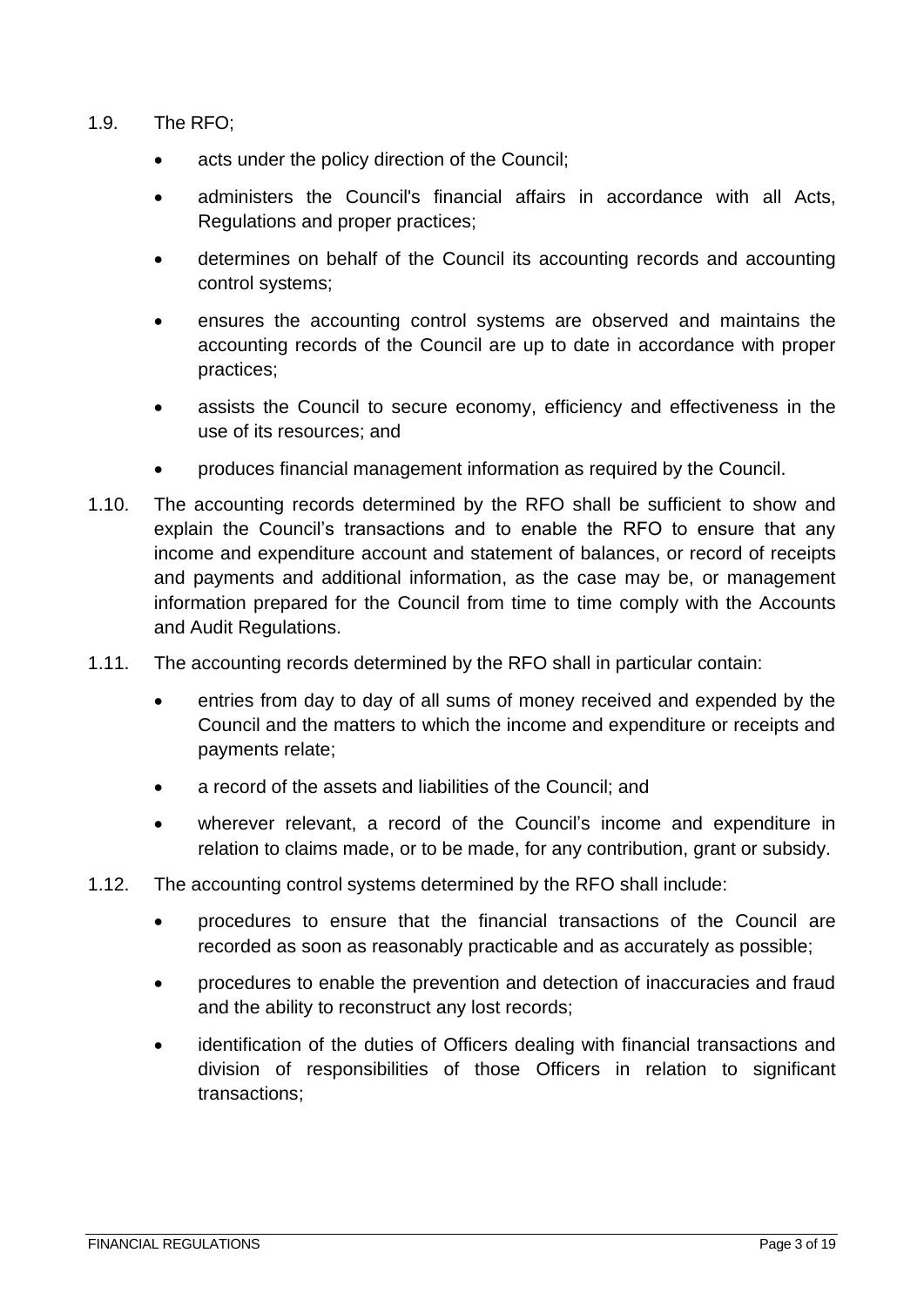- procedures to ensure that uncollectable amounts, including any bad debts are not submitted to the Council for approval to be written off except with the approval of the RFO and that the approvals are shown in the accounting records; and
- measures to ensure that risk is properly managed.
- 1.13. The Council is not empowered by these Regulations or otherwise to delegate certain specified decisions. In particular any decision regarding:
	- setting the final budget or the precept (Council Tax Requirement):
	- approving accounting statements;
	- approving an annual governance statement;
	- borrowing;
	- writing off bad debts;
	- declaring eligibility for the General Power of Competence; and
	- addressing recommendations in any report from the internal or external auditors,

shall be a matter for the full Council only.

- 1.14. In addition, the Council must:
	- determine and keep under regular review the bank mandate for all Council bank accounts;
	- approve any grant or a single commitment in excess of £5,000; and
	- in respect of the annual salary for any employee have regard to recommendations about annual salaries of employees made by the relevant Committee in accordance with its terms of reference.
- 1.15. In these Financial Regulations, references to the Accounts and Audit Regulations or 'the Regulations' shall mean the Regulations issued under the provisions of section 27 of the Audit Commission Act 1998, or any superseding legislation, and then in force unless otherwise specified.

In these Financial Regulations the term 'proper practice' or 'proper practices' shall refer to guidance issued in *Governance and Accountability for Local Councils - a Practitioners' Guide (England)* issued by the Joint Practitioners Advisory Group (JPAG), available from the websites of NALC and the Society for Local Council Clerks (SLCC).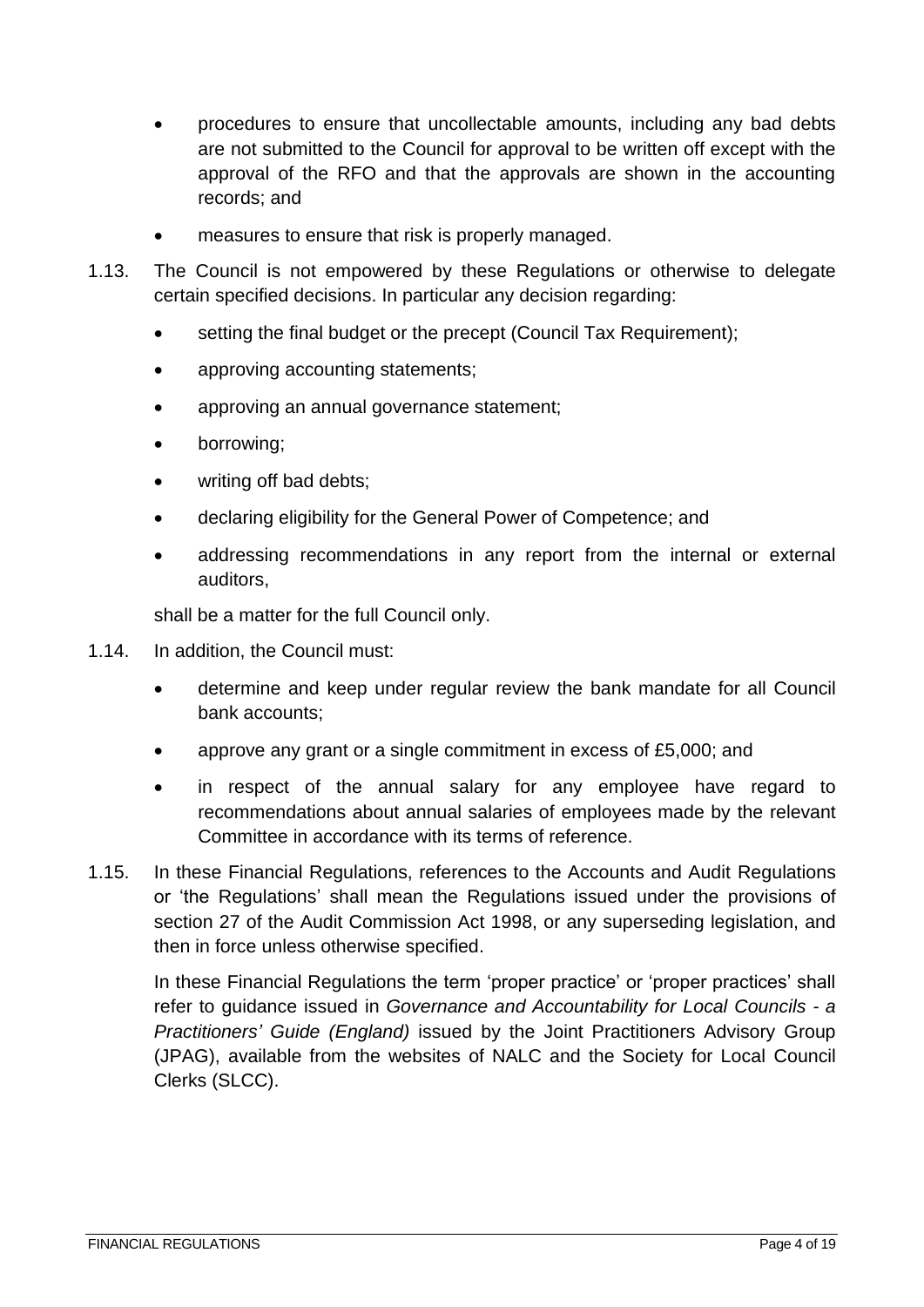#### <span id="page-4-0"></span>**2. ACCOUNTING AND AUDIT (INTERNAL AND EXTERNAL)**

- 2.1. All accounting procedures and financial records of the Council shall be determined by the RFO in accordance with the Accounts and Audit Regulations, appropriate guidance and proper practices.
- 2.2. On a regular basis, at least once in each quarter, and at each financial year end, a Member other than the Chairman of the Finance and General Purposes Committee, shall be appointed to verify bank reconciliations for all accounts produced by the RFO. The Member shall sign the reconciliations and the original bank statements, or a similar document, as evidence of verification. This activity shall on conclusion be reported, including any exceptions, to and noted by the Finance and General Purposes Committee.
- 2.3. The RFO shall complete the annual statement of accounts, annual report, and any related documents of the Council contained in the Annual Return (as specified in proper practices) as soon as practicable after the end of the financial year and having certified the accounts shall submit them and report thereon to the Council within the timescales set by the Accounts and Audit Regulations.
- 2.4. The Council shall ensure that there is an adequate and effective system of internal audit of its accounting records, and of its system of internal control in accordance with proper practices. Any officer or Member of the Council shall make available such documents and records as appear to the Council to be necessary for the purpose of the audit and shall, as directed by the Council, supply the RFO, internal auditor, or external auditor with such information and explanation as the Council considers necessary for that purpose.
- 2.5. The internal auditor shall be appointed by and shall carry out the work in relation to internal controls required by the Council in accordance with proper practices.
- 2.6. The internal auditor shall:
	- be competent and independent of the financial operations of the Council;
	- report to Council in writing, or in person, on a regular basis with a minimum of one annual written report during each financial year;
	- to demonstrate competence, objectivity and independence, be free from any actual or perceived conflicts of interest, including those arising from family relationships; and
	- have no involvement in the financial decision making, management or control of the Council.
- 2.7. Internal or external auditors may not under any circumstances:
	- perform any operational duties for the Council;
	- initiate or approve accounting transactions; or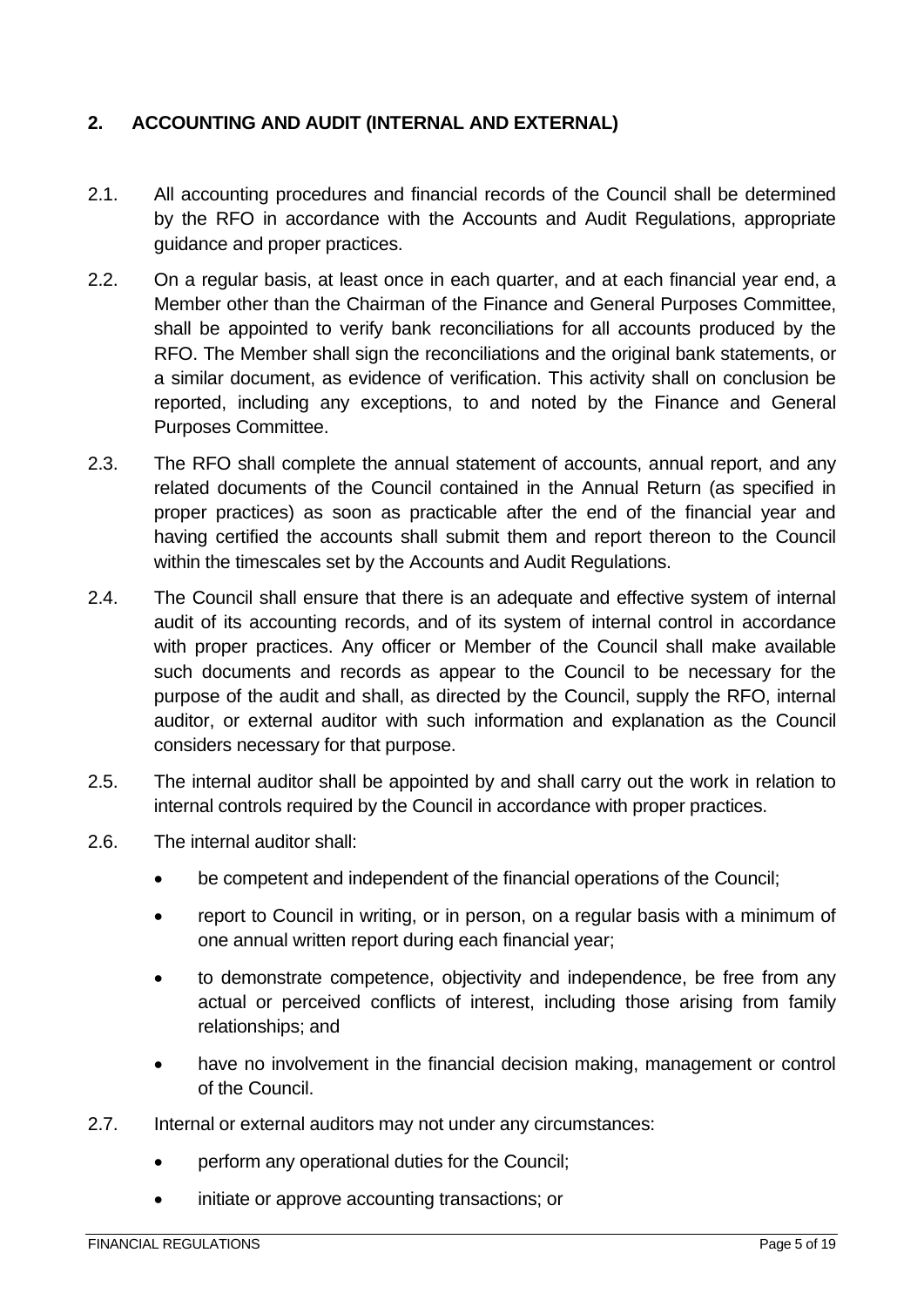- direct the activities of any Council employee, except to the extent that such employees have been appropriately assigned to assist the internal auditor.
- 2.8. For the avoidance of doubt, in relation to internal audit the terms 'independent' and 'independence' shall have the same meaning as is described in proper practices.
- 2.9. The RFO shall make arrangements for the exercise of electors' rights in relation to the accounts including the opportunity to inspect the accounts, books, and vouchers and display or publish any notices and statements of account required by Audit Commission Act 1998, or any superseding legislation, and the Accounts and Audit Regulations.
- 2.10. The RFO shall, without undue delay, bring to the attention of all Councillors any correspondence or report from internal or external auditors.

#### <span id="page-5-0"></span>**3. ANNUAL ESTIMATES (BUDGET) AND FORWARD PLANNING**

- 3.1. Each Committee shall review its annual forecast of revenue and capital receipts and payments. Having regard to the forecast, it shall thereafter formulate and submit proposals for the following financial year to the Council not later than the end of January each year including any proposals for revising the forecast.
- 3.2. The RFO must each year, by no later than January, prepare detailed estimates of all receipts and payments including the use of reserves and all sources of funding for the following financial year in the form of a budget to be considered by the Council.
- 3.3. The Council shall consider budget proposals in relation to the Council's annual forecast of revenue and capital receipts and payments including recommendations for the use of reserves and sources of funding and update the forecast accordingly.
- 3.4. The Council shall fix the precept, and relevant basic amount of Council tax to be levied for the ensuing financial year not later than by the end of January each year. The RFO shall issue the precept to the billing authority and shall supply each Member with a copy of the approved annual budget.
- 3.5. The approved annual budget shall form the basis of financial control for the ensuing year.

### <span id="page-5-1"></span>**4. BUDGETARY CONTROL AND AUTHORITY TO SPEND**

- 4.1. Expenditure on revenue items may be authorised up to the amounts included for that class of expenditure in the approved budget. This authority is to be determined by:
	- the Council for all items over £5,000;
	- a duly delegated Committee of the Council for items over £2,500; or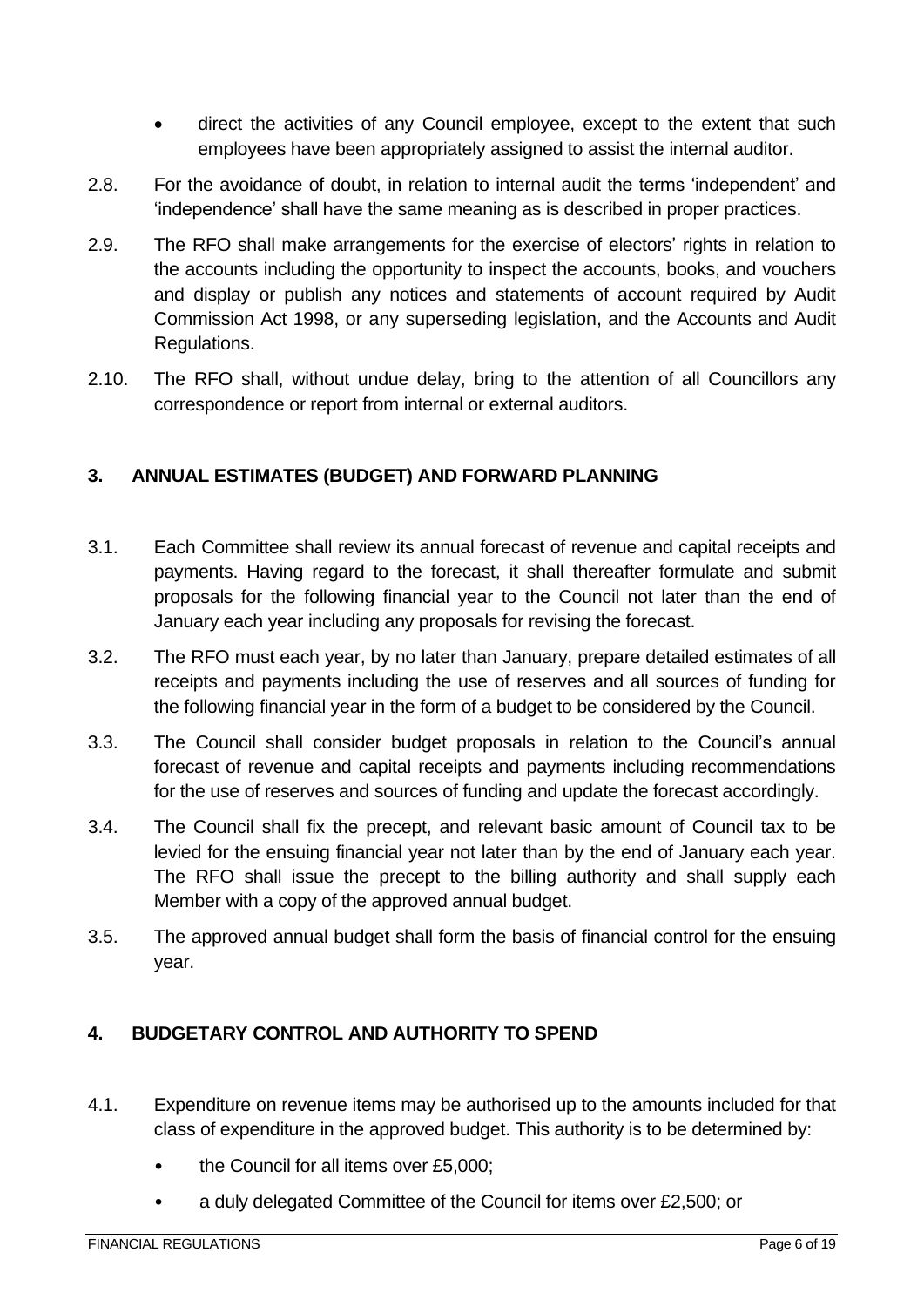• the Clerk, in conjunction with Chairman of Council or Chairman of the appropriate Committee, for any items below £2,500.

Such authority is to be evidenced by a minute or by an authorisation slip duly signed by the Clerk, and where necessary also by the appropriate Chairman.

Contracts may not be disaggregated to avoid controls imposed by these Regulations.

- 4.2. No expenditure may be authorised that will exceed the amount provided in the revenue budget for that class of expenditure other than by resolution of the Council, or duly delegated Committee. During the budget year and with the approval of Council having considered fully the implications for public services, unspent and available amounts may be moved to other budget headings or to an earmarked reserve as appropriate ('virement').
- 4.3. Unspent provisions in the revenue or capital budgets for completed projects shall not be carried forward to a subsequent year.
- 4.4. The salary budgets are to be reviewed at least annually in January for the following financial year and such review shall be evidenced by a hard copy schedule signed by the Clerk and the Chairman of Council or relevant Committee. The RFO will inform Committees of any changes impacting on their budget requirement for the coming year in good time.
- 4.5. In cases of extreme risk to the delivery of Council services, the clerk may authorise revenue expenditure on behalf of the Council which in the clerk's judgement it is necessary to carry out. Such expenditure includes repair, replacement or other work, whether or not there is any budgetary provision for the expenditure, subject to a limit of £10,000. The Clerk shall report such action to the chairman as soon as possible and to the Council as soon as practicable thereafter.
- 4.6. No expenditure shall be authorised in relation to any capital project and no contract entered into or tender accepted involving capital expenditure unless the Council is satisfied that the necessary funds are available and the requisite borrowing approval has been obtained.
- 4.7. All capital works shall be administered in accordance with the Council's Standing Orders and Financial Regulations relating to contracts.
- 4.8. The RFO shall regularly provide the Council with a statement of receipts and payments to date under each head of the budgets, comparing actual expenditure to the appropriate date against that planned as shown in the budget. These statements are to be prepared at least at the end of each financial quarter and shall show explanations of material variances.
- 4.9. Changes in earmarked reserves shall be approved by Council as part of the budgetary control process.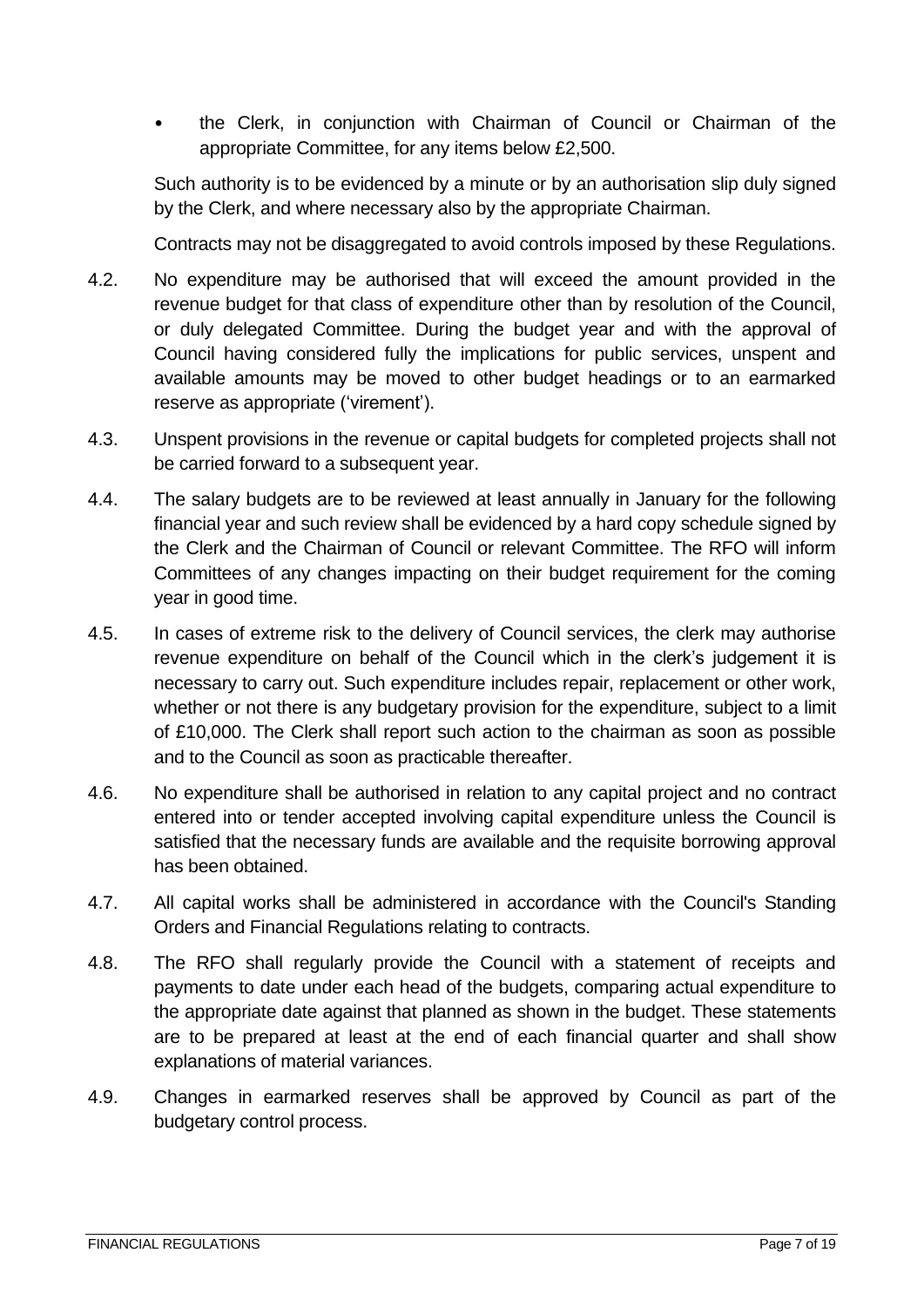#### <span id="page-7-0"></span>**5. BANKING ARRANGEMENTS AND AUTHORISATION OF PAYMENTS**

- 5.1. The Council's banking arrangements, including the bank mandate, shall be made by the RFO and approved by the Council; banking arrangements may not be delegated to a Committee. They shall be regularly reviewed for safety and efficiency. The Council shall seek credit references in respect of Members or Employees who act as signatories.
- 5.2. An Imprest Account shall also be maintained at the bank with a monthly limit of £3,000 and cheques, not exceeding £200 each, shall be signed by the Clerk of the Council, the Chairman, Vice-Chairman of the Finance and General Purposes Committee or in their absence two other Authorised Signatories. These Accounts will be replenished on a monthly basis from the appropriate Current Account.
- 5.3. The RFO shall prepare a schedule of payments requiring authorisation and present the schedule together with the relevant invoices to the Clerk, Chairman and Vice-Chairman of the Finance and General Purposes Committee, or two other Authorised Signatories, to review the schedule for compliance and, having satisfied themselves shall authorise payment. The schedule shall form part of the Agenda for the Finance and General Purposes Committee Meeting and the Committee shall by resolution of the Council, retrospectively approve the payments.

A detailed list of all payments shall be disclosed within or as an attachment to the minutes of the Meeting at which payment was authorised. Personal payments (including salaries, wages, expenses and any payment made in relation to the termination of a contract of employment) may be summarised to remove public access to any personal information.

- 5.4. All invoices for payment shall be examined, verified and certified by the RFO to confirm that the work, goods or services to which each invoice relates has been received, carried out, examined and represents expenditure previously approved by the Council.
- 5.5. The RFO shall examine invoices for arithmetical accuracy and analyse them to the appropriate expenditure heading. The RFO shall take all steps to pay all invoices submitted, and which are in order, within 30 days of their receipt
- 5.6. The Clerk and RFO shall have delegated authority to authorise the payment of items only in the following circumstances:
	- a) If a payment is necessary to avoid a charge to interest under the Late Payment of Commercial Debts (Interest) Act 1998, and the due date for payment is before the next scheduled Meeting of Council where the Clerk and RFO certify that there is no dispute or other reason to delay payment, provided that a list of such payments shall be submitted to the next appropriate Meeting of the Finance and General Purposes Committee with the next list of payments to be authorised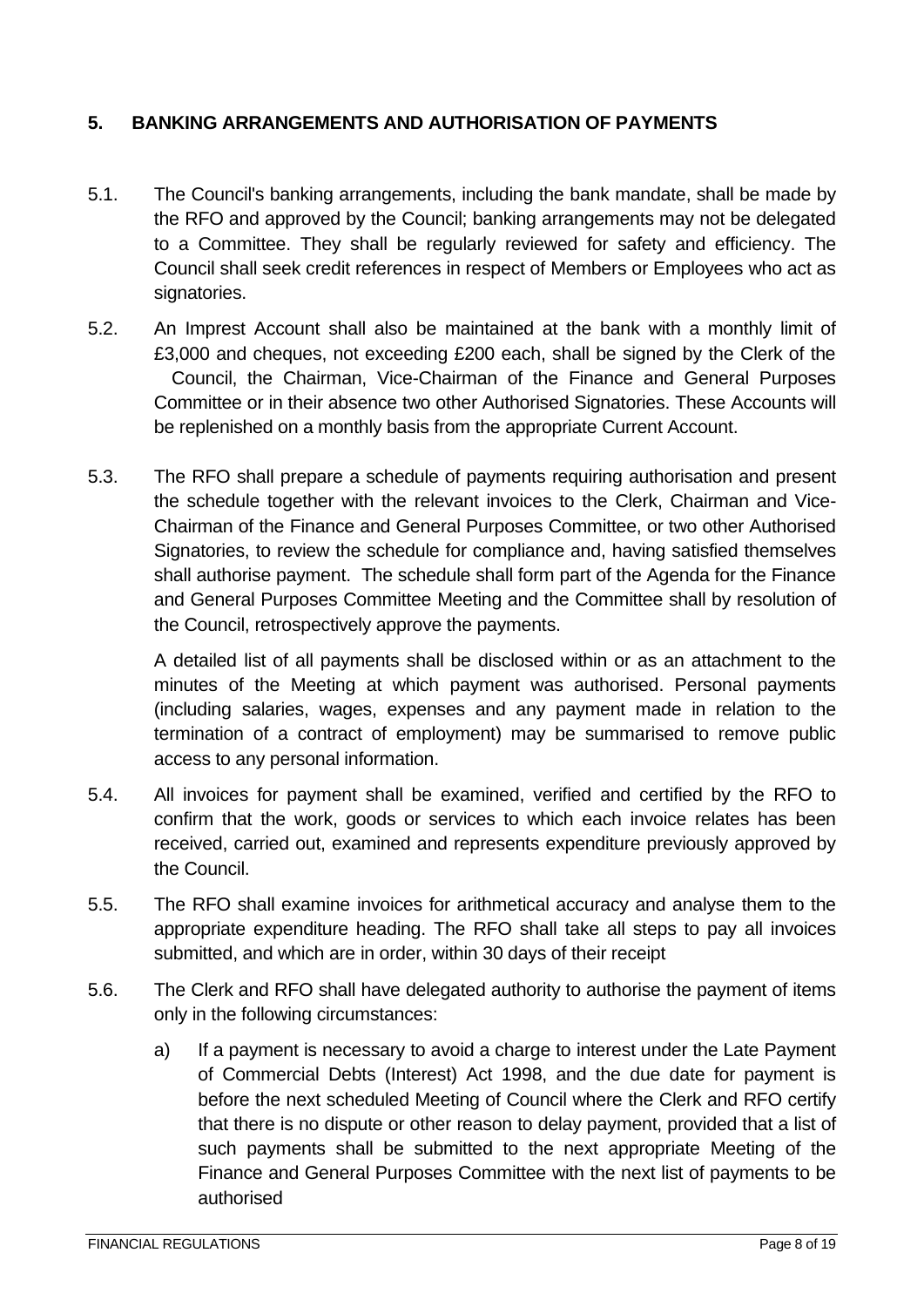- b) An expenditure item authorised under 5.6 below (continuing contracts and obligations) provided that a list of such payments shall be submitted to the next appropriate Meeting of the Finance and General Purposes Committee; or
- c) Fund transfers within the Council's banking arrangements up to the sum of £100,000, provided that a list of such payments shall be submitted to the next appropriate Meeting of the Finance and General Purposes Committee. The only exception where a transfer may exceed the sum of £100,000 will be upon receipt of the Precept. All transfers are signed off by the Clerk, Chairman and Vice-Chairman or in their absence two other Authorised Signatories.
- 5.7. For each financial year the Clerk and RFO shall draw up a list of due payments which arise on a regular basis as the result of a continuing contract, statutory duty, or obligation (such as but not exclusively) Salaries, PAYE and NI, Superannuation Fund and regular maintenance contracts and the like for which the Council, may authorise payment for the year provided that the requirements of regulation 4.1 (Budgetary Controls) are adhered to, provided also that a list of such payments shall be submitted to the next appropriate Meeting of Finance and General Purposes Committee.
- 5.8. A record of regular payments made under 5.6 above shall be drawn up and be signed by the Clerk and one Member on each and every occasion when payment is authorised - thus controlling the risk of duplicated payments being authorised and / or made.
- 5.9. In respect of grants a duly authorised Committee shall approve expenditure within any limits set by Council and in accordance with any policy statement approved by Council. Any Revenue or Capital Grant in excess of £5,000 shall before payment, be subject to ratification by resolution of the Council.
- 5.10. Members are subject to the Code of Conduct that has been adopted by the Council and shall comply with the Code and Standing Orders when a decision to authorise or instruct payment is made in respect of a matter in which they have a disclosable pecuniary or other interest, unless a dispensation has been granted.
- 5.11. The Council will aim to rotate the duties of Members in these Regulations so that onerous duties are shared out as evenly as possible over time.

## <span id="page-8-0"></span>**6. INSTRUCTIONS FOR THE MAKING OF PAYMENTS**

- 6.1. The Council will make safe and efficient arrangements for the making of its payments.
- 6.2. Following authorisation under Financial Regulation 5 above, the Council, a duly delegated Committee or, if so delegated, the Clerk or RFO shall give instruction that a payment shall be made.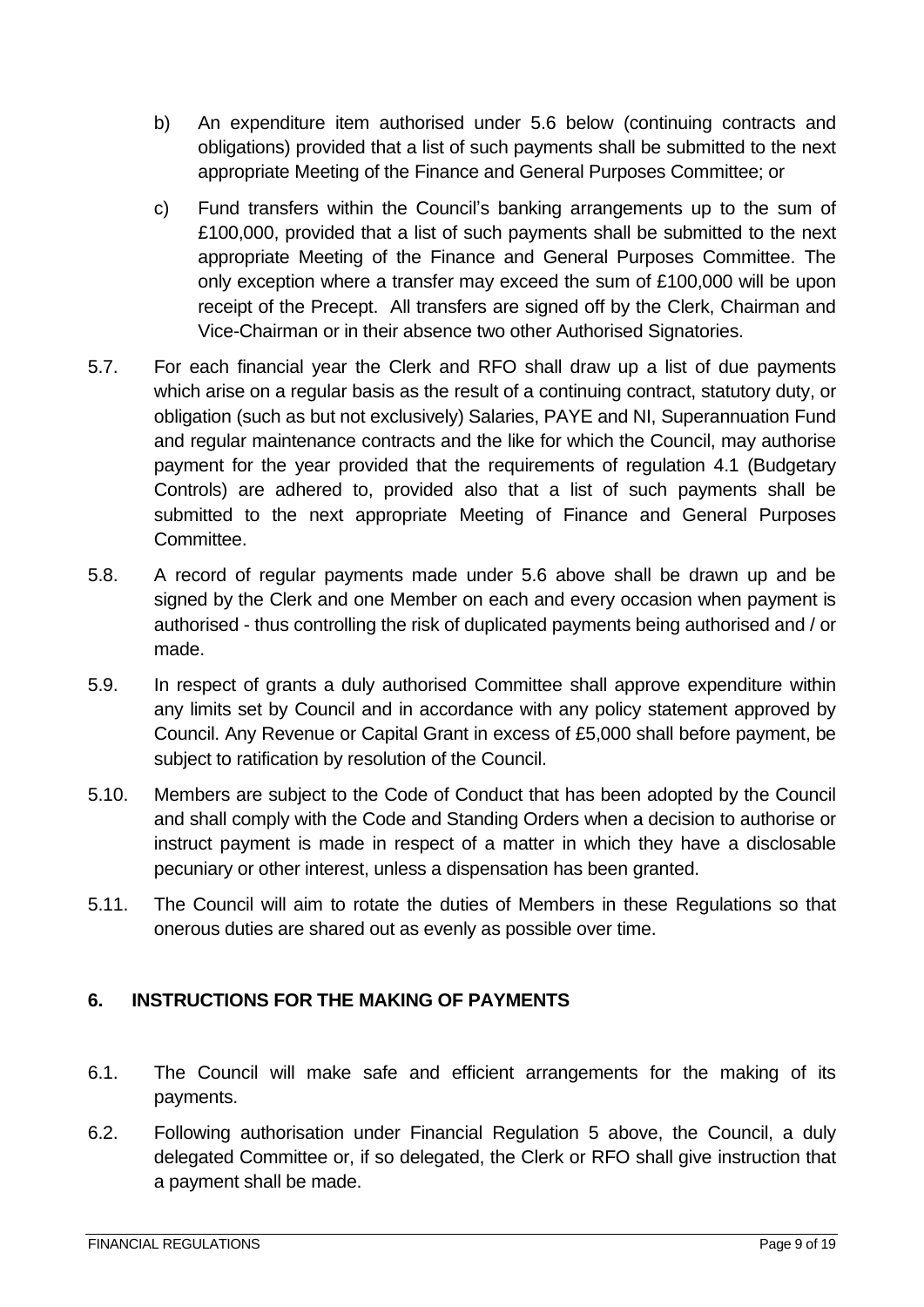- 6.3. All payments shall be effected by BACS, Bank Payment, Direct Debit, cheque or other instructions to the Council's bankers, or otherwise, in accordance with a resolution of Council.
- 6.4. Cheques or orders for payment drawn on the bank account in accordance with the schedule as presented to Council or Committee shall be signed by one or two Member[s] of Council, in accordance with a resolution instructing that payment. A Member who is a bank signatory, having a connection by virtue of family or business relationships with the beneficiary of a payment, should not, under normal circumstances, be a signatory to the payment in question.
- 6.5. To indicate agreement of the details shown on the cheque or order for payment with the counterfoil and the invoice or similar documentation, the signatories shall each also initial the cheque counterfoil.
- 6.6. Cheques or orders for payment shall not normally be presented for signature other than at a Council or Finance and General Purposes Committee Meeting (including immediately before or after such a Meeting). Any signatures obtained away from such Meetings shall be reported to the Finance and General Purposes Committee at the next convenient Meeting.
- 6.7. If thought appropriate by the Council, payment for utility and certain other supplies (e.g. energy, telephone and water) and any National Non-Domestic Rates may be made by variable direct debit provided that the instructions are signed by two Members and any payments are reported to Council as made.
- 6.8. If thought appropriate by the Council, payment for certain items (principally salaries) may be made by BACS provided that the instructions are signed, or otherwise evidenced by two Members are retained and any payments are reported to Council as made.
- 6.9. If thought appropriate by the Council, payment for certain items may be made by BACS or CHAPS methods provided that the instructions for each payment are signed, or otherwise evidenced, by two authorised bank signatories, are retained and any payments are reported to Council as made.
- 6.10. If thought appropriate by the Council payment for certain items may be made by internet banking transfer provided evidence is retained showing which Members approved the payment.
- 6.11. Where a computer requires use of a personal identification number (PIN) or other password(s), for access to the Council's records on that computer, a note shall be made of the PIN and Passwords and shall be retained by the Chairman of Council in the safe in the Council Offices. This envelope may not be opened other than in the presence of two other Councillors. After the envelope has been opened, in any circumstances, the PIN and / or passwords shall be changed as soon as practicable. The fact that the sealed envelope has been opened, in whatever circumstances, shall be reported to all Members immediately and formally to the next available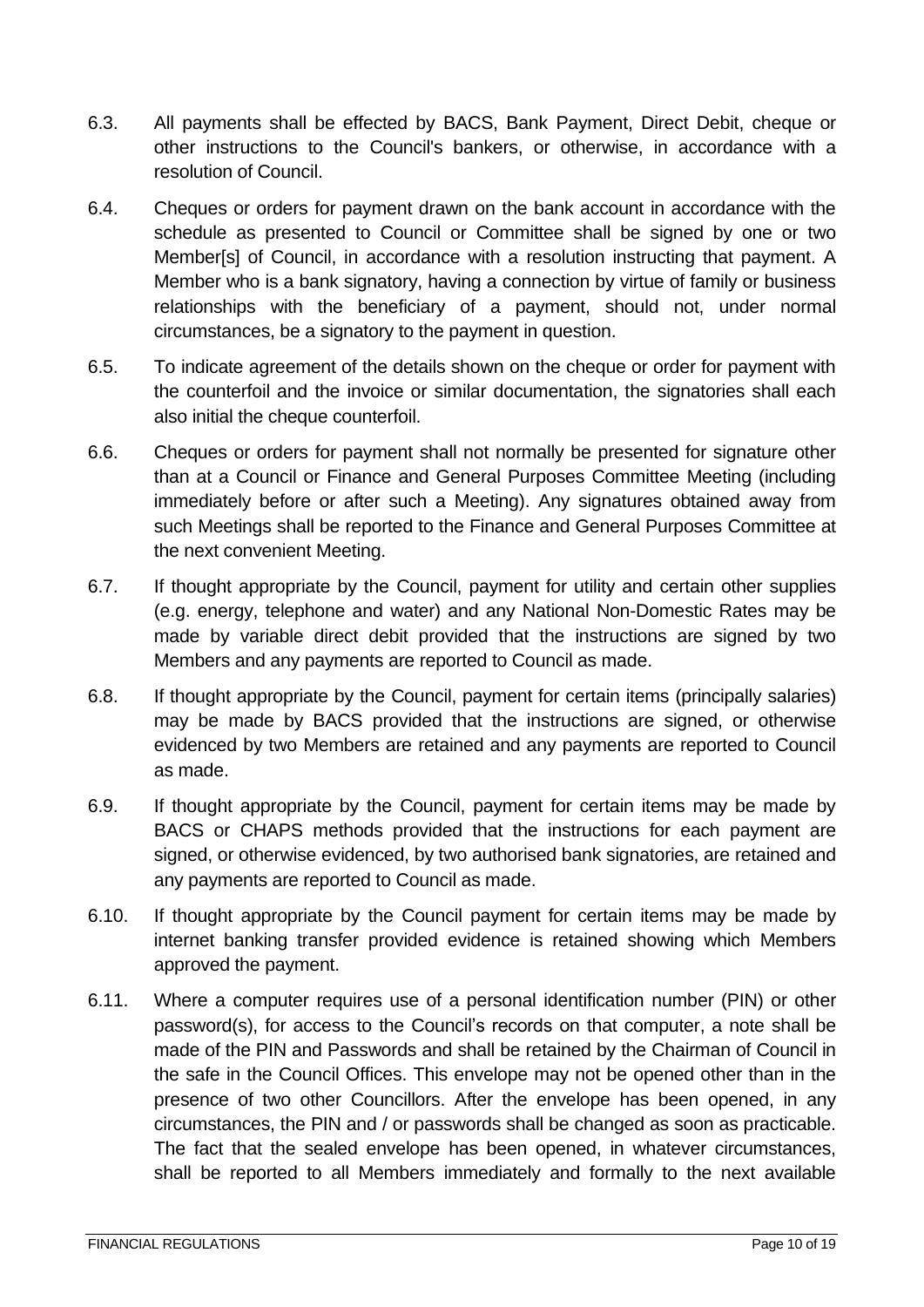Meeting of the Council. This will not be required for a Member's personal computer used only for remote authorisation of bank payments.

- 6.12. No employee or Councillor shall disclose any PIN or password, relevant to the working of the Council or its bank accounts, to any person not authorised in writing by the Council or a duly delegated Committee.
- 6.13. Regular back-up copies of the records on any computer shall be made and shall be stored securely away from the computer in question, and preferably off site.
- 6.14. The Council, and any Members using computers for the Council's financial business, shall ensure that anti-virus, anti-spyware and firewall software with automatic updates, together with a high level of security, is used.
- 6.15. Where internet banking arrangements are made with any bank, the Clerk and RFO shall be appointed as the Service Administrators. The bank mandate approved by the Council shall identify a number of Councillors who will be authorised to approve transactions on those accounts. The bank mandate will state clearly the amounts of payments that can be instructed by the use of the Service Administrator alone, or by the Service Administrator with a stated number of approvals.
- 6.16. Access to any internet banking accounts will be directly to the access page (which may be saved under "favourites"), and not through a search engine or e-mail link. Remembered or saved passwords facilities must not be used on any computer used for Council banking work. Breach of this Regulation will be treated as a very serious matter under these Regulations.
- 6.17. Changes to account details for suppliers, which are used for internet banking may only be changed on written hard copy notification by the supplier and supported by hard copy authority for change signed by the Clerk and RFO. A programme of regular checks of standing data with suppliers will be followed.
- 6.18. Any Debit Card issued for use will be specifically restricted to the Clerk and the RFO and will also be restricted to a single transaction maximum value of £500 unless authorised by Council or Finance and General Purposes Committee in writing before any order is placed.
- 6.19. A pre-paid debit card may be issued to employees with varying limits. These limits will be set by the Council. Transactions and purchases made will be reported to the Finance and General Purposes Committee and authority for topping-up shall be at the discretion of the Clerk and/or RFO.
- 6.20. Any corporate credit card or trade card account opened by the Council will be specifically restricted to use by the Clerk, RFO and Senior Members of Personnel and shall be subject to automatic payment in full at each month-end. Personal credit or debit cards of Members or staff shall not be used under any circumstances.
- 6.21. The RFO may provide petty cash to Officers for the purpose of defraying operational and other expenses. Vouchers for payments made shall be forwarded to the RFO with a claim for reimbursement.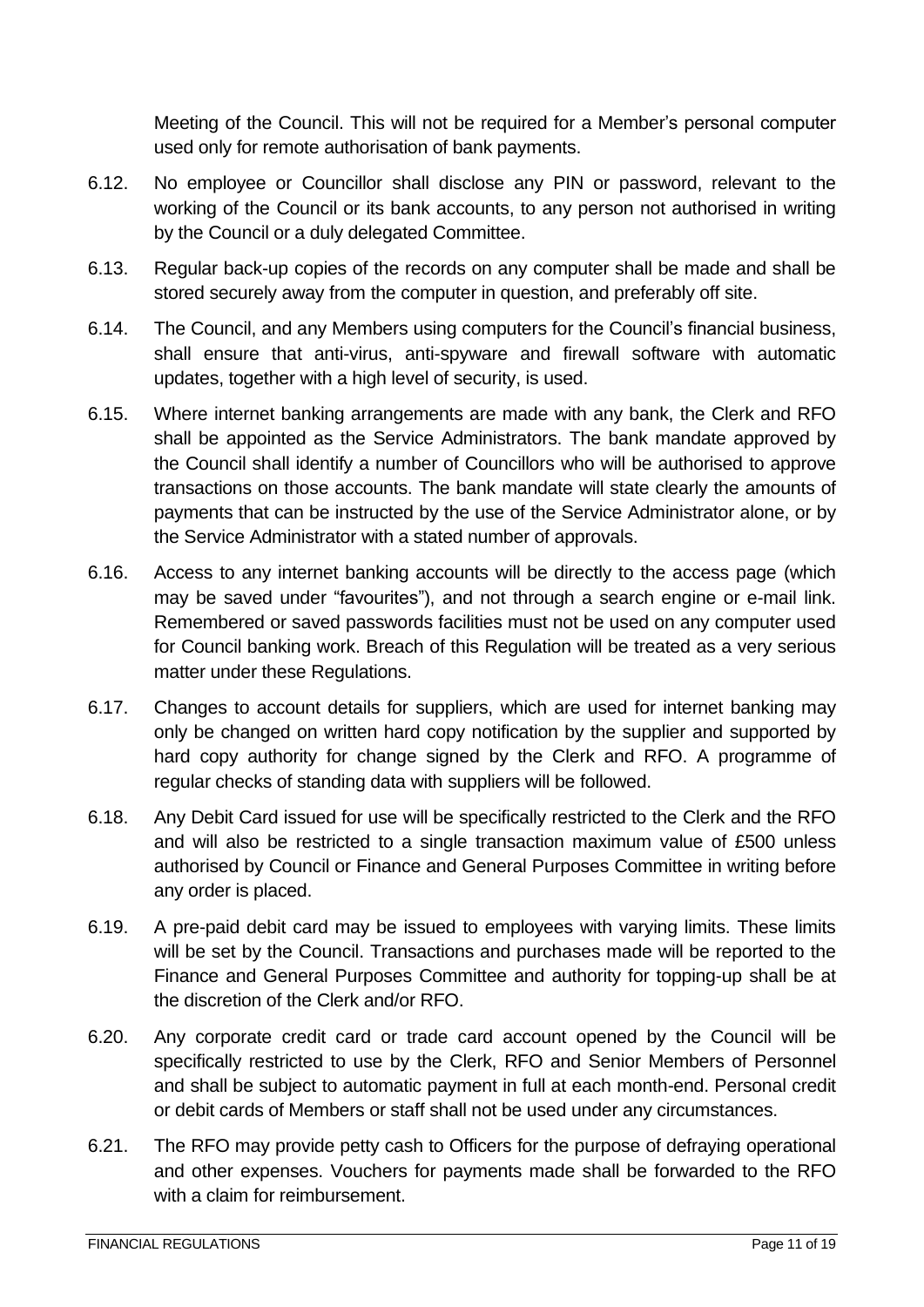- a) The RFO shall maintain a petty cash float of a maximum of £250 for the purpose of defraying operational and other expenses. Vouchers for payments made from petty cash shall be kept to substantiate the payment.
- b) Income received must not be paid into the petty cash float but must be separately banked, as provided elsewhere in these Regulations.
- c) Payments to maintain the petty cash float shall be shown separately on the schedule of payments presented to Council under 5.2 above.

#### <span id="page-11-0"></span>**7. PAYMENT OF SALARIES**

- 7.1. As an employer, the Council shall make arrangements to meet fully the statutory requirements placed on all employers by PAYE and National Insurance legislation. The payment of all salaries shall be made in accordance with payroll records and the rules of PAYE and National Insurance currently operating, and salary rates shall be as agreed by Council, or duly delegated Committee.
- 7.2. Payment of salaries and payment of deductions from salary such as may be required to be made for tax, national insurance and pension contributions, or similar statutory or discretionary deductions must be made in accordance with the payroll records and on the appropriate dates stipulated in employment contracts, provided that each payment is reported to the next available Council Meeting, as set out in these Regulations above.
- 7.3. No changes shall be made to any employee's pay, emoluments, or terms and conditions of employment without the prior consent of the Council.
- 7.4. Each and every payment to employees of net salary and to the appropriate creditor of the statutory and discretionary deductions shall be recorded in a separate confidential record (confidential cash book). This confidential record is not open to inspection or review (under the Freedom of Information Act 2000 or otherwise) other than:
	- a) by any Councillor who can demonstrate a need to know;
	- b) by the internal auditor;
	- c) by the external auditor; or
	- d) by any person authorised under Audit Commission Act 1998, or any superseding legislation.
- 7.5. The total of such payments in each calendar month shall be reported with all other payments as made as may be required under these Financial Regulations, to ensure that only payments due for the period have actually been paid.
- 7.6. An effective system of personal performance management should be maintained for the senior Officers.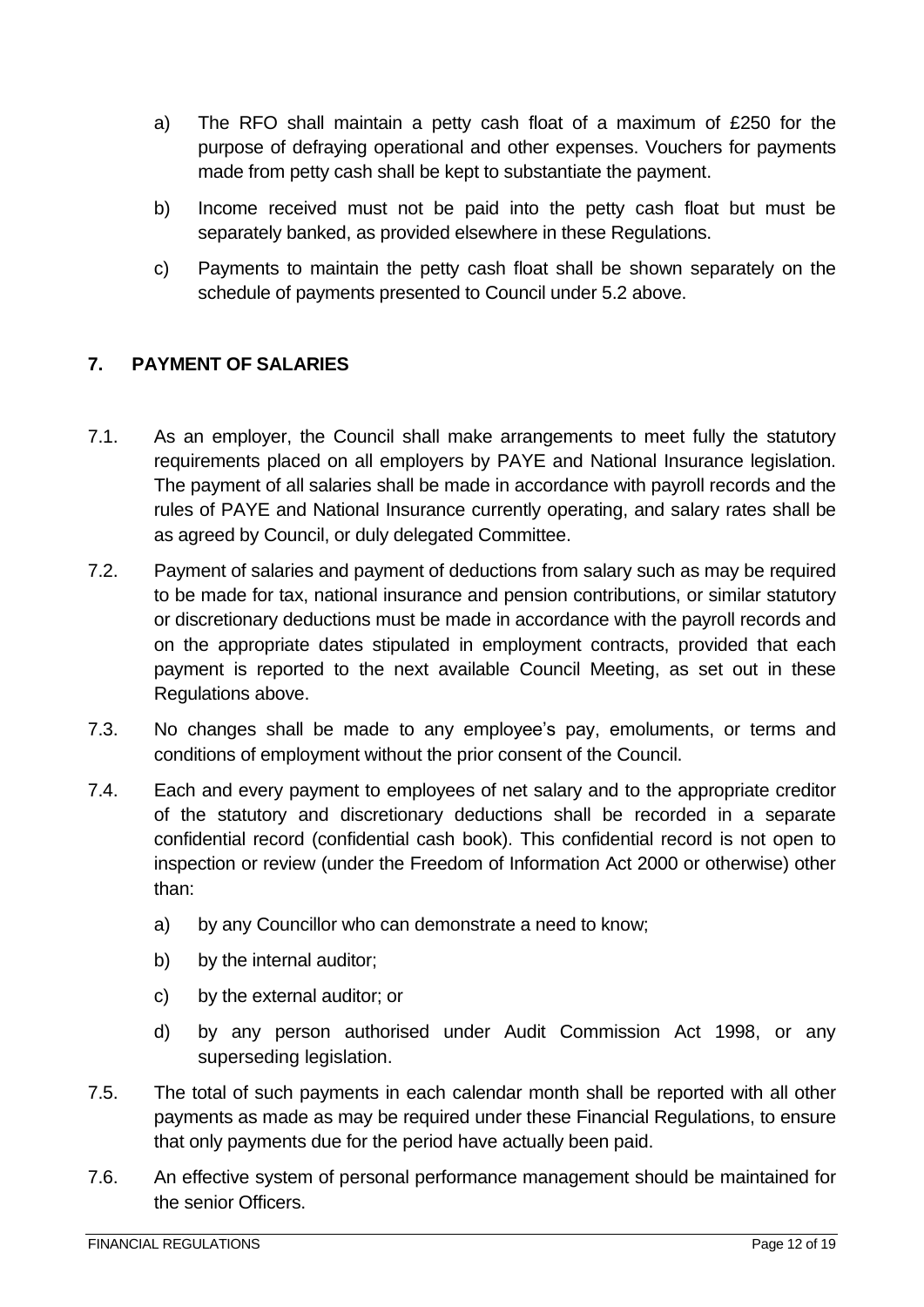- 7.7. Any termination payments shall be supported by a clear business case and reported to the Council. Termination payments shall only be authorised by Council.
- 7.8. Before employing interim staff, the Council must consider a full business case.

#### <span id="page-12-0"></span>**8. LOANS AND INVESTMENTS**

- 8.1. All borrowings shall be effected in the name of the Council, after obtaining any necessary borrowing approval. Any application for borrowing approval shall be approved by Council as to terms and purpose. The application for borrowing approval, and subsequent arrangements for the loan shall only be approved by full Council.
- 8.2. Any financial arrangement which does not require formal borrowing approval from the Secretary of State/Welsh Assembly Government (such as Hire Purchase or Leasing of tangible assets) shall be subject to approval by the full Council. In each case a report in writing shall be provided to Council in respect of value for money for the proposed transaction.
- 8.3. All loans and investments shall be negotiated in the name of the Council and shall be for a set period in accordance with Council policy.
- 8.4. The Council shall consider the need for an Investment Strategy and Policy which, if drawn up, shall be in accordance with relevant Regulations, proper practices and guidance. Any Strategy and Policy shall be reviewed by the Council at least annually.
- 8.5. All investments of money under the control of the Council shall be in the name of the Council.
- 8.6. All investment certificates and other documents relating thereto shall be retained in the custody of the RFO.
- 8.7. Payments in respect of short term or long-term investments, including transfers between bank accounts held in the same bank, or branch, shall be made in accordance with Regulation 5 (Authorisation of payments) and Regulation 6 (Instructions for payments).

#### <span id="page-12-1"></span>**9. INCOME**

- 9.1. The collection of all sums due to the Council shall be the responsibility of and under the supervision of the RFO.
- 9.2. Particulars of all charges to be made for work done, services rendered or goods supplied shall be agreed annually by the Council, notified to the RFO and the RFO shall be responsible for the collection of all accounts due to the Council.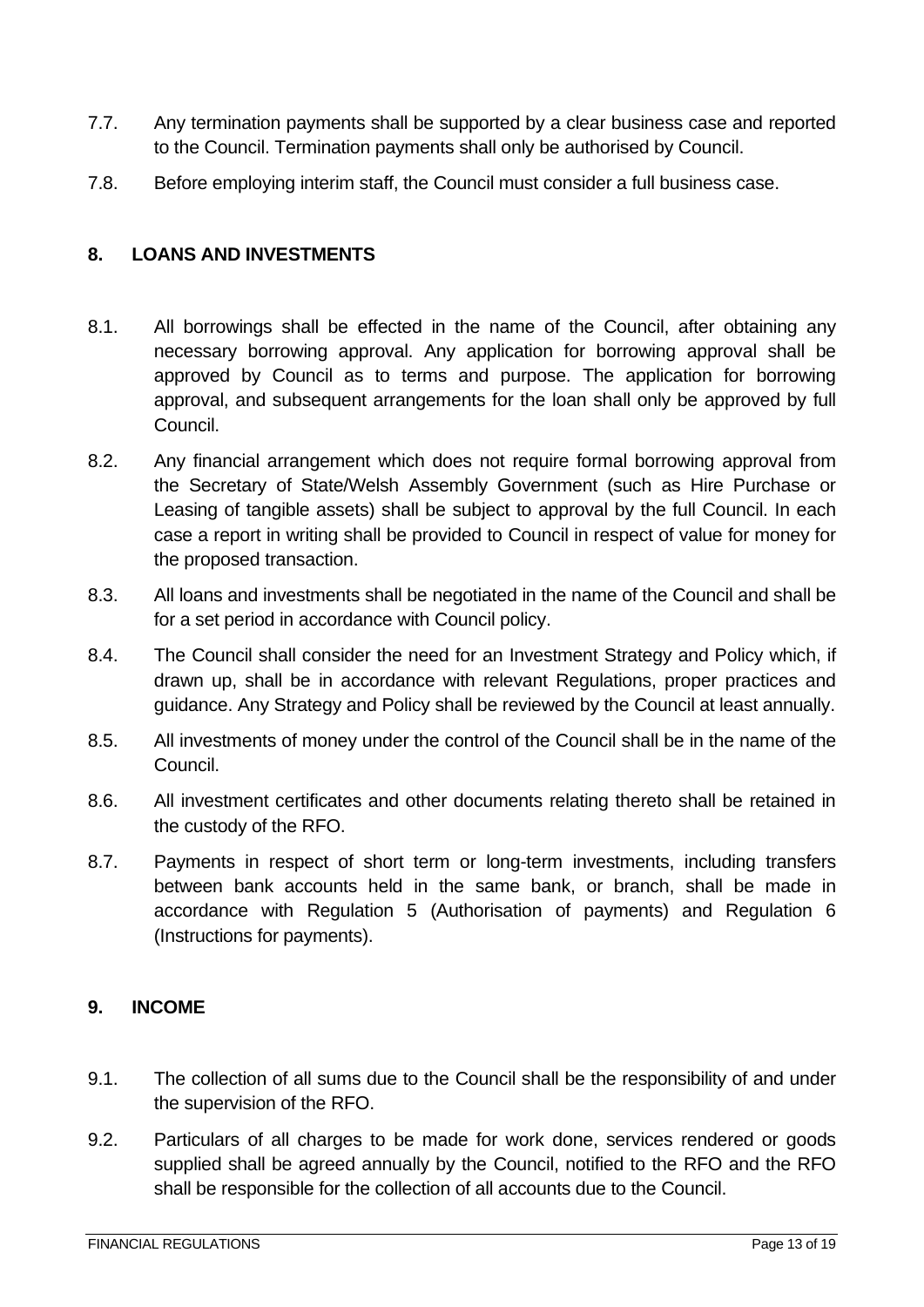- 9.3. The Council will review all fees and charges at least annually, following a report of the Clerk.
- 9.4. Any sums found to be irrecoverable and any bad debts shall be reported to the Council and shall be written off in the year.
- 9.5. All sums received on behalf of the Council shall be banked intact as directed by the RFO. In all cases, all receipts shall be deposited with the Council's bankers with such frequency as the RFO considers necessary.
- 9.6. The origin of each receipt is entered into an Income Book together with the paying in slip receipt number.
- 9.7. Personal cheques shall not be cashed out of money held on behalf of the Council.
- 9.8. The RFO shall promptly complete any VAT Return that is required. Any repayment claim due in accordance with VAT Act 1994 section 33 shall be made at least annually coinciding with the financial year end.
- 9.9. Where any significant sums of cash are regularly received by the Council, the RFO shall take such steps as are agreed by the Council to ensure that more than one person is present when the cash is counted in the first instance, that there is a reconciliation to some form of control such as ticket issues, and that appropriate care is taken in the security and safety of individuals banking such cash.
- 9.10. Any income arising which is the property of a charitable trust shall be paid into a charitable bank account. Instructions for the payment of funds due from the charitable trust to the Council (to meet expenditure already incurred by the authority) will be given by the Managing Trustees of the charity Meeting separately from any Council Meeting (see also Regulation 16 below).

#### <span id="page-13-0"></span>**10. ORDERS FOR WORK, GOODS AND SERVICES**

- 10.1. An official order or letter shall be issued for all work, goods and services unless a formal contract is to be prepared or an official order would be inappropriate. Copies of orders shall be retained.
- 10.2. Order books shall be controlled by the RFO.
- 10.3. All Members and Officers are responsible for obtaining value for money at all times. An officer issuing an official order shall ensure as far as reasonable and practicable that the best available terms are obtained in respect of each transaction, usually by obtaining three or more quotations or estimates from appropriate suppliers, subject to any *de minimis* provisions in Regulation 11.1 below.
- 10.4. A Member may not issue an official order or make any contract on behalf of the Council.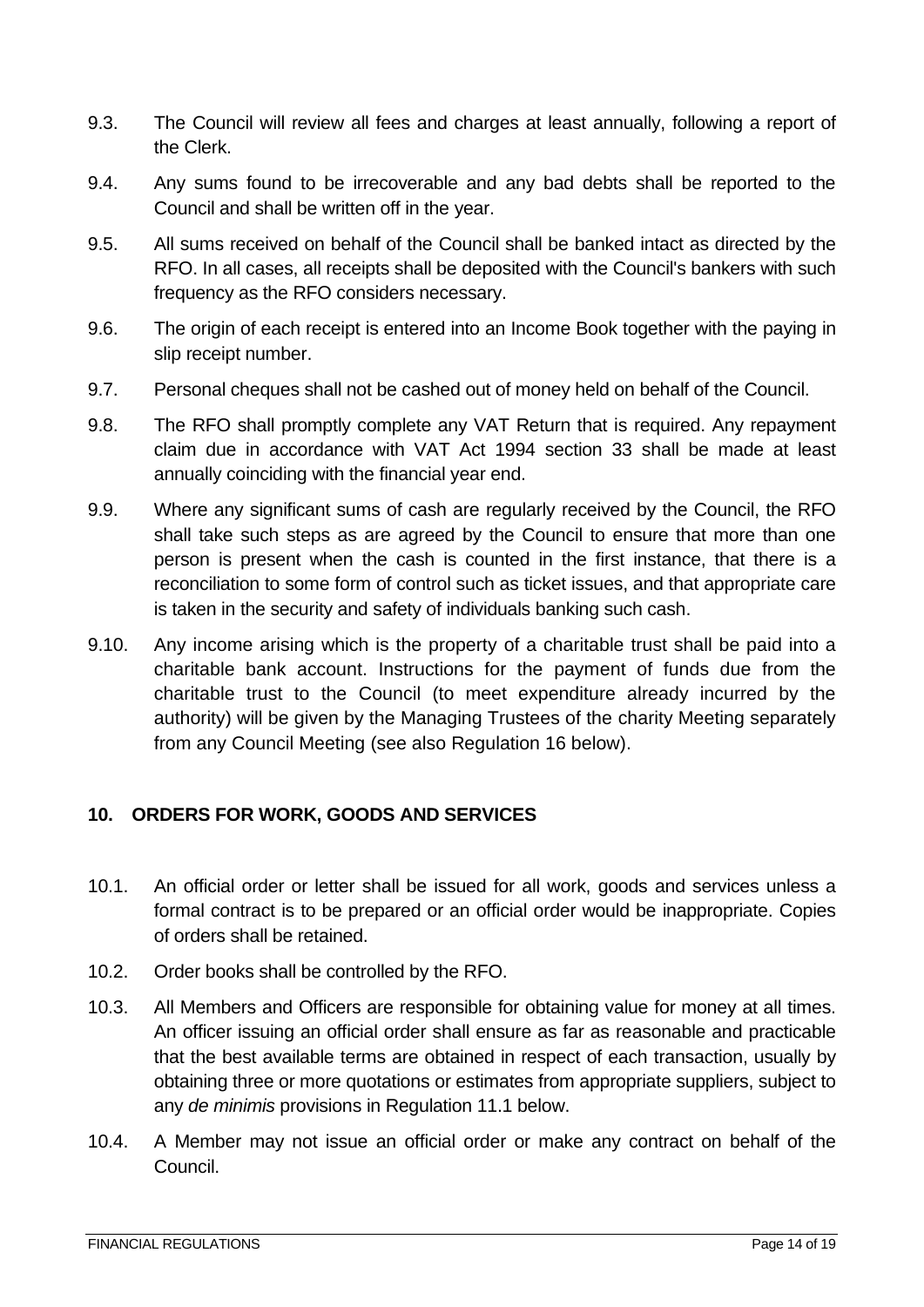10.5. The RFO shall verify the lawful nature of any proposed purchase before the issue of any order, and in the case of new or infrequent purchases or payments, the RFO shall ensure that the statutory authority shall be reported to the Meeting at which the order is approved so that the minutes can record the power being used.

### <span id="page-14-0"></span>**11. CONTRACTS**

- 11.1. Procedures as to contracts are laid down as follows:
	- a. Every contract shall comply with these Financial Regulations, and no exceptions shall be made otherwise than in an emergency provided that this regulation need not apply to contracts which relate to items (i) to (vi) below:
		- i. for the supply of gas, electricity, water, sewerage and telephone services;
		- ii. for specialist services such as are provided by legal professionals acting in disputes;
		- iii. for work to be executed or goods or materials to be supplied which consist of repairs to or parts for existing machinery or equipment or plant;
		- iv. for work to be executed or goods or materials to be supplied which constitute an extension of an existing contract by the Council;
		- v. for additional audit work of the external auditor up to an estimated value of £500 (in excess of this sum the Clerk and RFO shall act after consultation with the Chairman and Vice Chairman of Council); and
		- vi. for goods or materials proposed to be purchased which are proprietary articles and/or are only sold at a fixed price.
	- b. The European Union Procurement Directive and Public Procurement (Amendment etc) (EU Exit) Regulations 2019 shall apply and the terms of the Public Contract Regulations 2015 and Utilities Contract Regulations 2016 incl. published thresholds should be followed. Every contract made by the Council shall comply with the EU Treaty and with any relevant Directives of the EU and Regulations arising from the withdrawal of the UK from the EU for the time being in force in the United Kingdom.
	- c. Where the Council intends to procure or award a public supply contract, public service contract or public works contract as defined by The Public Contracts Regulations 2015 ("the Regulations") which is valued at £25,000 or more, the Council shall comply with the relevant requirements of the Regulations<sup>2</sup>.
	- d. The full requirements of The Regulations, as applicable, shall be followed in respect of the tendering and award of a public supply contract, public service

<sup>&</sup>lt;sup>2</sup> The Regulations require Councils to use the Contracts Finder website to advertise contract opportunities, set out the procedures to be followed in awarding new contracts and to publicise the award of new contracts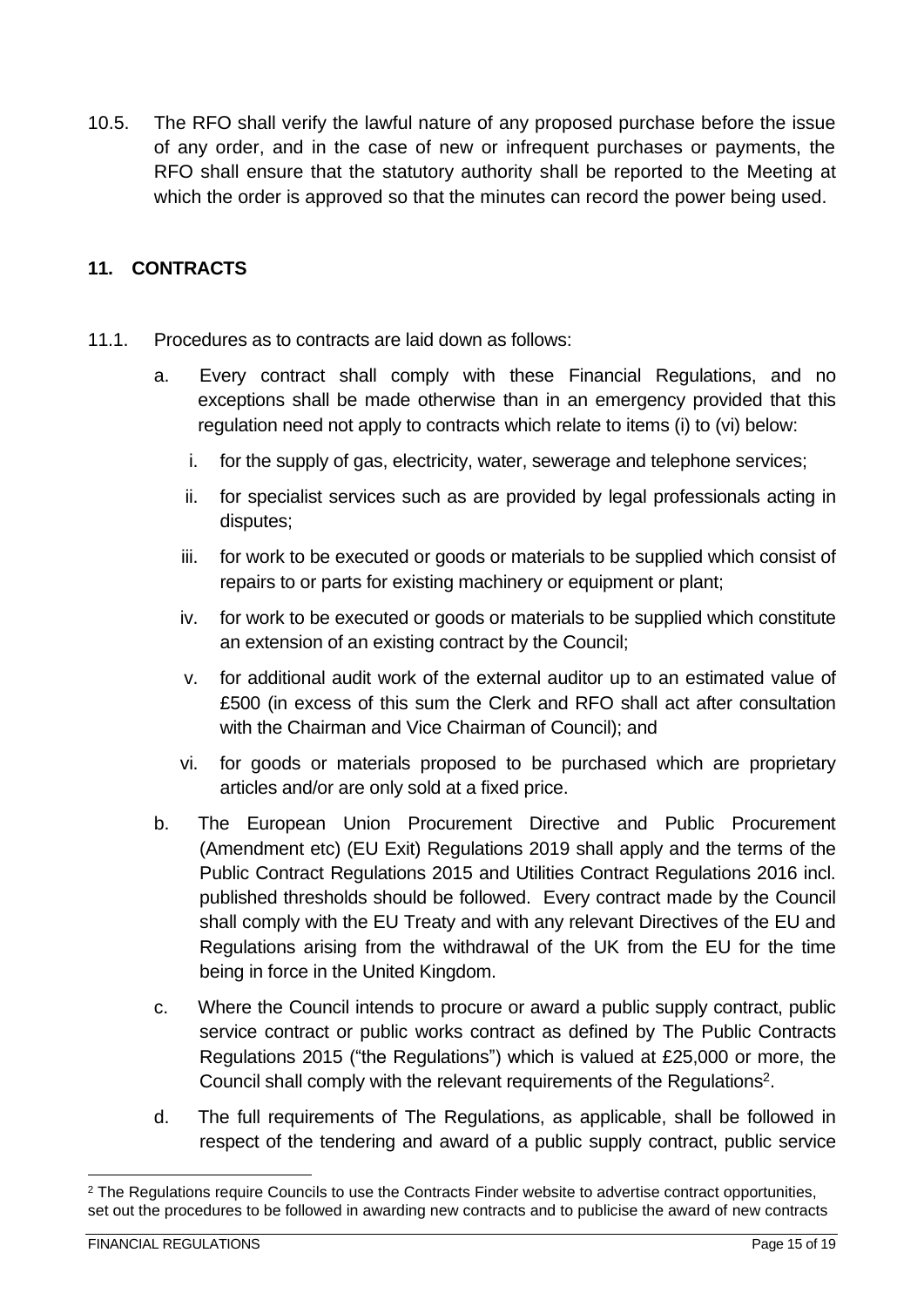contract or public works contract which exceed thresholds in The Regulations set by the Public Contracts Directive 2014/24/EU (which may change from time to time) $3$ .

- e. When applications are made to waive Financial Regulations relating to contracts to enable a price to be negotiated without competition the reason shall be embodied in a recommendation to the Council.
- f. Such invitation to tender shall state the general nature of the intended contract and the Clerk shall obtain the necessary technical assistance to prepare a specification in appropriate cases. The invitation shall in addition state that tenders must be addressed to the Clerk in the ordinary course of post. Each tendering firm shall be supplied with a specifically marked envelope in which the tender is to be sealed and remain sealed until the prescribed date for opening tenders for that contract.
- g. All sealed tenders shall be opened at the same time on the prescribed date by the Clerk in the presence of at least one Member of Council.
- h. Any invitation to tender issued under this regulation shall be subject to Standing Order 18(d)<sup>4</sup>, and shall refer to the terms of the Bribery Act 2010.
- i. When it is to enter into a contract of less than £25,000 in value for the supply of goods or materials or for the execution of works or specialist services other than such goods, materials, works or specialist services as are excepted as set out in paragraph (a) the Clerk or RFO shall obtain 3 quotations (priced descriptions of the proposed supply); where the value is below £10,000 and above £5,000 the Clerk or RFO shall strive to obtain 3 estimates. Otherwise, Regulation 10.3 above shall apply.
- j. The Council shall not be obliged to accept the lowest or any tender, quote or estimate.
- k. Should it occur that the Council, or duly delegated Committee, does not accept any tender, quote or estimate, the work is not allocated and the Council requires further pricing, provided that the specification does not change, no person shall be permitted to submit a later tender, estimate or quote who was present when the original decision-making process was being undertaken.

<sup>3</sup> Thresholds currently applicable are:

a. For public supply and public service contracts £189,330.00

b. For public works contracts £4,733,252.00

<sup>4</sup> Based on NALC's Model Standing Order 18d ©NALC 2018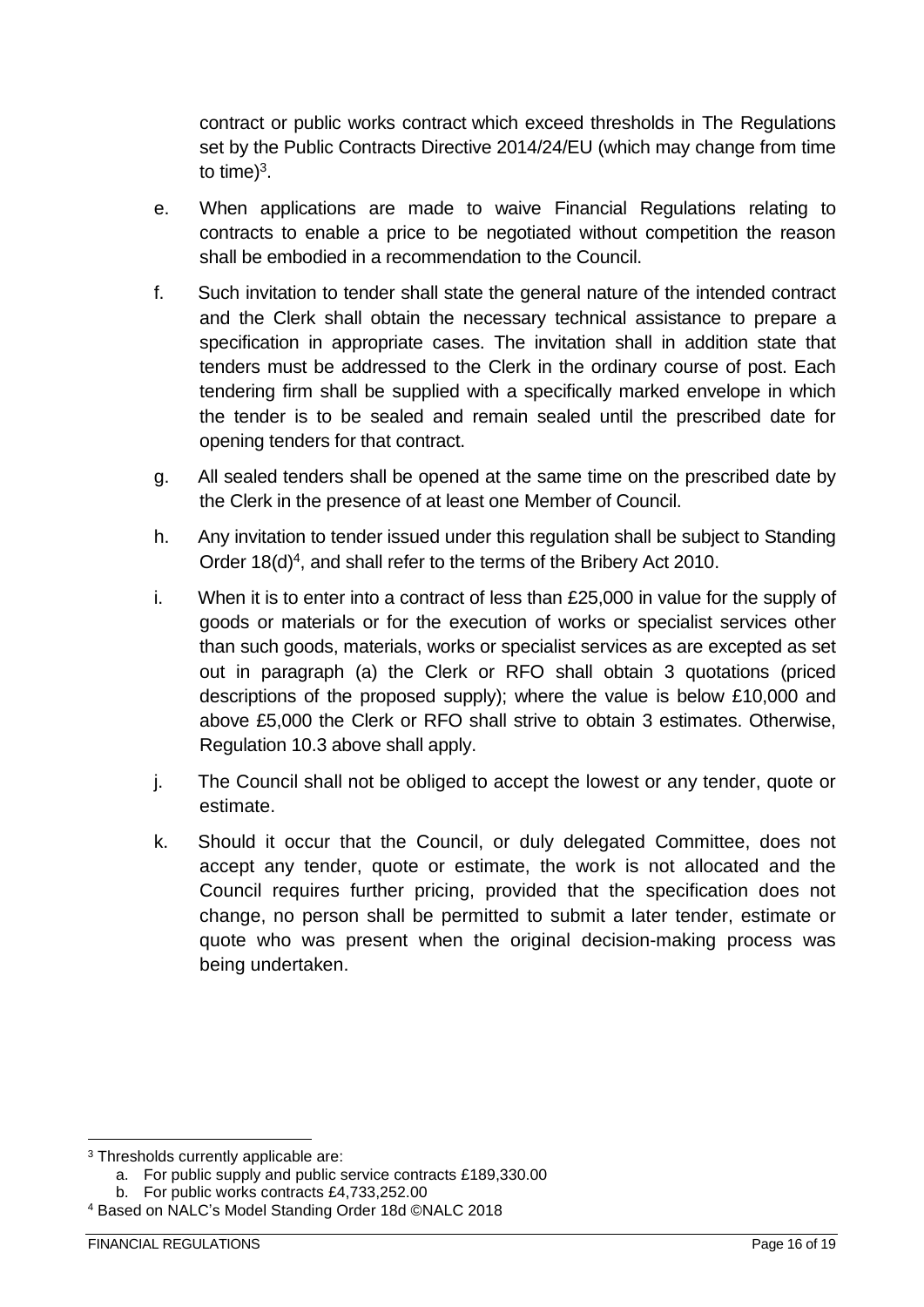#### <span id="page-16-0"></span>**12. PAYMENTS UNDER CONTRACTS FOR BUILDING OR OTHER CONSTRUCTION WORKS**

- 12.1. Payments on account of the contract sum shall be made within the time specified in the contract by the RFO upon authorised certificates of the architect or other consultants engaged to supervise the contract (subject to any percentage withholding as may be agreed in the particular contract).
- 12.2. Where contracts provide for payment by instalments the RFO shall maintain a record of all such payments. In any case where it is estimated that the total cost of work carried out under a contract, excluding agreed variations, will exceed the contract sum of 5% or more a report shall be submitted to the Council.
- 12.3. Any variation to a contract or addition to or omission from a contract must be approved by the Council and Clerk to the contractor in writing, the Council being informed where the final cost is likely to exceed the financial provision.

#### <span id="page-16-1"></span>**13. STORES AND EQUIPMENT**

- 13.1. The officer in charge of each section shall be responsible for the care and custody of stores and equipment in that section.
- 13.2. Delivery notes shall be obtained in respect of all goods received into store or otherwise delivered and goods must be checked as to order and quality at the time delivery is made.
- 13.3. Stocks shall be kept at the minimum levels consistent with operational requirements.
- 13.4. The RFO shall be responsible for periodic checks of stocks and stores at least annually.

#### <span id="page-16-2"></span>**14. ASSETS, PROPERTIES AND ESTATES**

- 14.1 The Clerk shall make appropriate arrangements for the custody of all title deeds and Land Registry Certificates of properties held by the Council. The RFO shall ensure a record is maintained of all properties held by the Council, recording the location, extent, plan, reference, purchase details, nature of the interest, tenancies granted, rents payable and purpose for which held in accordance with the requirements of the Local Government (Transparency Requirements) (England) Regulations 2015.
- 14.2 No tangible moveable property shall be purchased or otherwise acquired, sold, leased or otherwise disposed of, without the authority of the Council, together with any other consents required by law, save where the estimated value of any one item of tangible movable property does not exceed £1,000.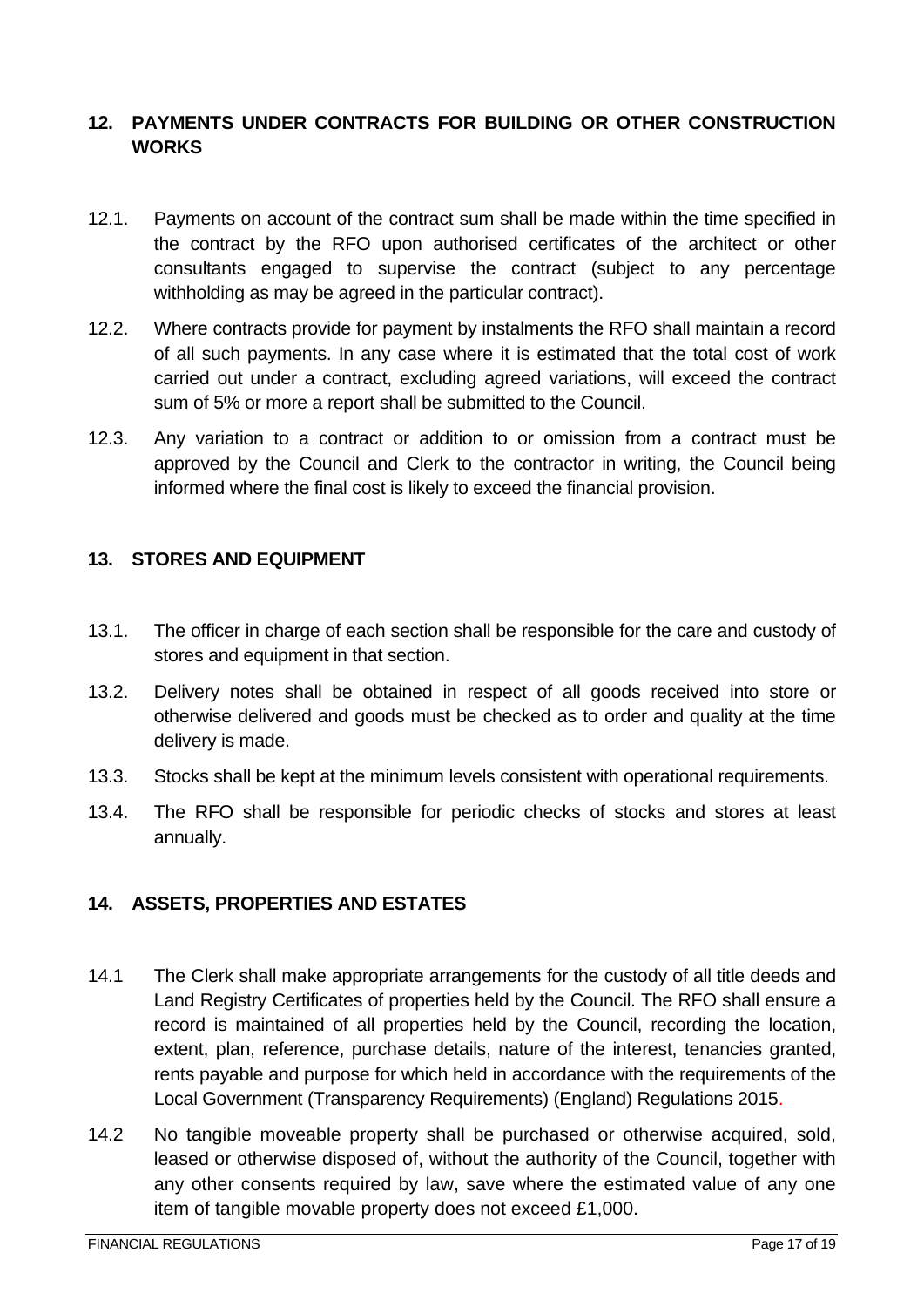- 14.3 No real property (interests in land) shall be sold, leased or otherwise disposed of without the authority of the Council, together with any other consents required by law. In each case a report in writing shall be provided to Council in respect of valuation and surveyed condition of the property (including matters such as planning permissions and covenants) together with a proper business case (including an adequate level of consultation with the electorate).
- 14.4 No real property (interests in land) shall be purchased or acquired without the authority of the full Council. In each case a report in writing shall be provided to Council in respect of valuation and surveyed condition of the property (including matters such as planning permissions and covenants) together with a proper business case (including an adequate level of consultation with the electorate).
- 14.5 Subject only to the limit set in Regulation 14.2 above, no tangible moveable property shall be purchased or acquired without the authority of the full Council. In each case a report in writing shall be provided to Council with a full business case.
- 14.6 The RFO shall ensure that an appropriate and accurate Register of Assets and Investments is kept up to date. The continued existence of tangible assets shown in the Register shall be verified at least annually, possibly in conjunction with a health and safety inspection of assets.

#### <span id="page-17-0"></span>**15. INSURANCE**

- 15.1. Following the annual risk assessment (per Regulation 17), the RFO shall effect all insurances and negotiate all claims on the Council's insurers in consultation with the Clerk, if appropriate.
- 15.2. The Clerk shall give prompt notification to the RFO of all new risks, properties or vehicles which require to be insured and of any alterations affecting existing insurances.
- 15.3. The RFO shall keep a record of all insurances effected by the Council and the property and risks covered thereby and annually review it.
- 15.4. The RFO shall be notified of any loss liability or damage or of any event likely to lead to a claim, and shall report these to Council at the next available Meeting.
- 15.5. All appropriate Members and employees of the Council shall be included in a suitable form of security or fidelity guarantee insurance which shall cover the maximum risk exposure as determined [annually] by the Council, or duly delegated Committee.